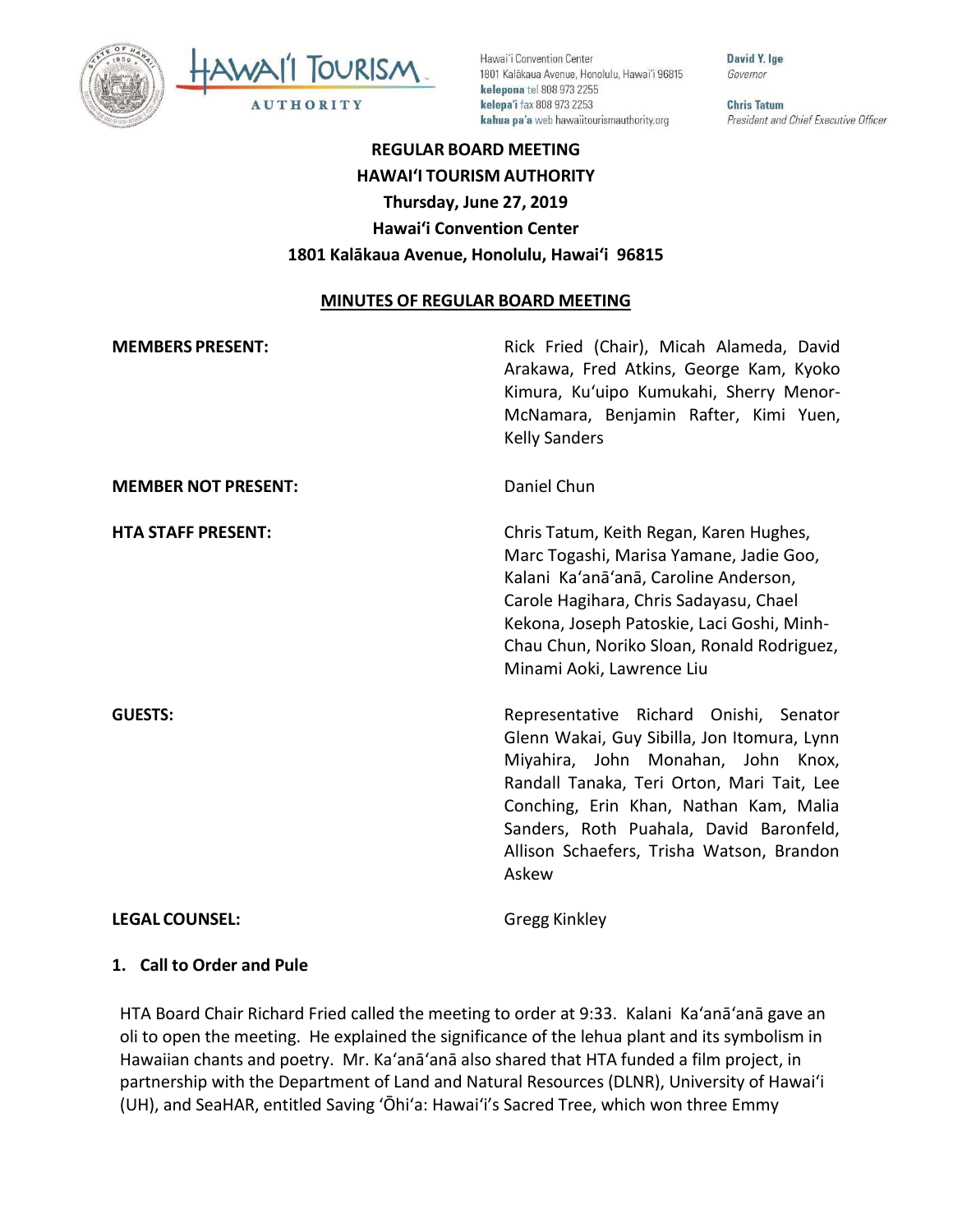awards. He explained that HTA has funded more than \$200K to support the effort to save the Ohia through research and education. On the Go Hawaiʻi website, there is also a section to educate visitors on the dangers of Rapid ʻŌhiʻa Death and the precautions they can take to help contribute to preventing its spread.

#### **2. Approval of Minutes of the May 30, 2019 Board Meeting**

Chair Fried requested a motion to approve the minutes of the May 2019 Board meeting. George Kam made a motion to approve. Benjamin Rafter seconded the motion, which was then unanimously approved by the Board.

### **3. Report of Permitted Interactions at an Informational Meeting or Presentation Not Organized by the Board Under HRS § 92-2.5(c)**

Chair Fried asked the Board whether there were any permitted interactions to report, and there were none.

Chair Fried thanked Senator Glenn Wakai, Representative Richard Onishi, and Randy Tanaka, the deputy director of the state Department of Business, Economic Development, and Tourism (DBEDT) for attending the meeting.

#### **4. Report Relating to Staff's Implementation of HTA's Programs During May 2019**

Chair Fried introduced Guy Sibilla, Executive Director of the Kalihi-Palama Culture and Arts Society, Inc. to give a presentation on the Keiki Hula competition. He discussed how he became involved in the Keiki Hula competition, and how the event has grown. Mr. Ka'anā'anā explained that HTA has been a sponsor of the competition for four years and that the roots of the Keiki Hula competition spread throughout the community. The vision of the competition was to be a pipeline for keiki to develop their cultural, language, and dance skills. Mr. Ka'anā'anā noted that one of the challenges for putting on the event has been space. In the last fiscal year, HTA awarded \$75,000 to the organization.

Mr. Regan noted that he will be visiting various cities in Japan to discuss the upcoming Honolulu Festival. He then acknowledged Caroline Anderson to introduce Lynn Miyahira and Jon Itomura to discuss the 2019 Okinawan Festival. Ms. Anderson explained that the Okinawan Festivals receives support from HTA's Community Enrichment Program (CEP). CEP supports projects which brings together residents and visitor interaction, as well as showcases the many different cultures of Hawai'i. Mr. Itomura is the incoming Executive Director of the Hawai'i United Okinawan Association (HUOA). This year marks the 37th Okinawan Festival. The theme of this year's festival is "Sharing Uchinanchu Aloha" and the goal is to share Okinawan culture with locals and visitors alike. The event began at McCoy Pavillion and has moved to Thomas Square, Kapi'olani Park, and in 2018 to the Hawai'i Convention Center (HCC). Ms. Miyahira discussed the various issues and factors that led to moving the event to HCC. Moving the event to HCC has allowed the festival to expand the types of programs it can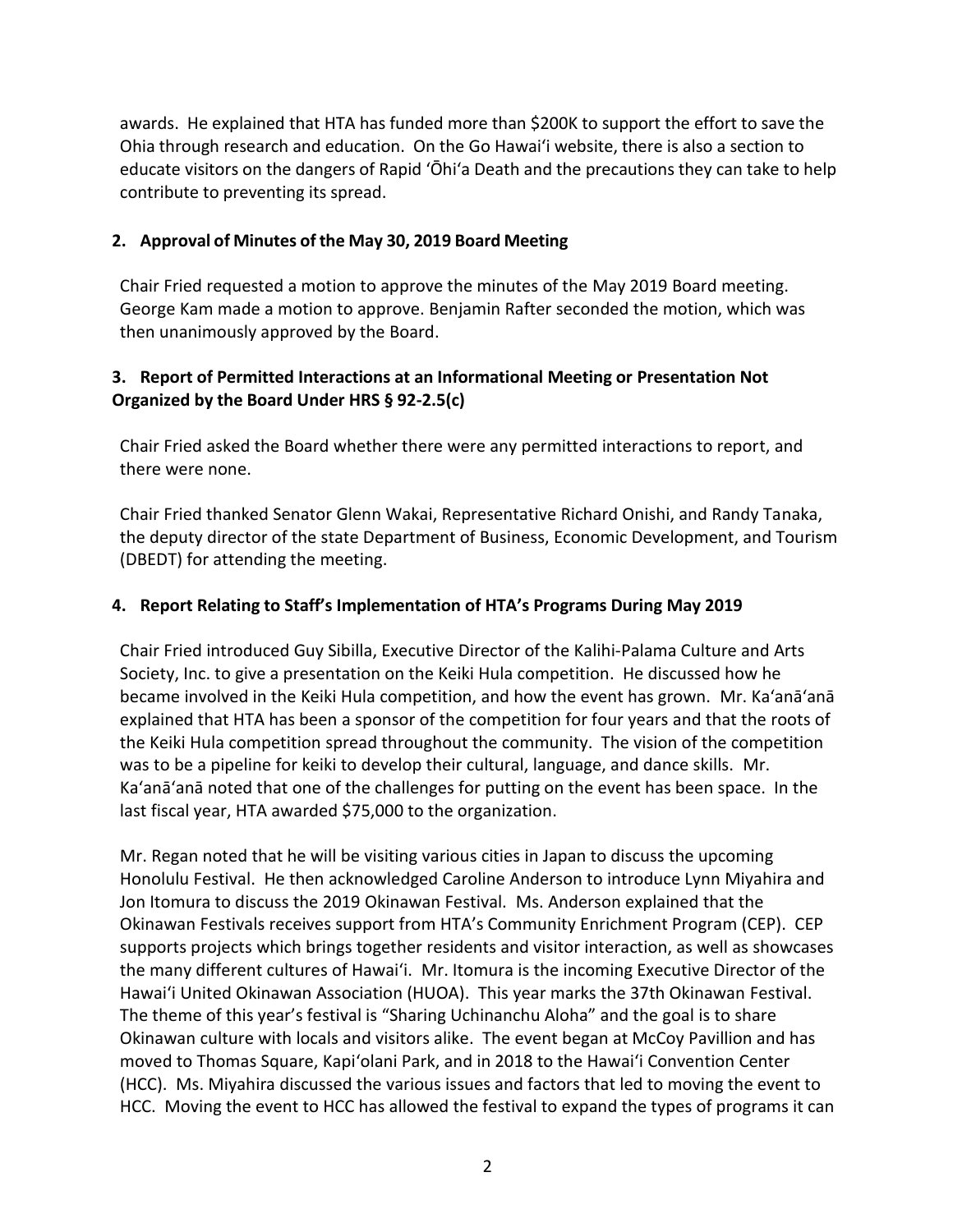include. The festival will take place on Saturday, August 31st and Sunday, September 1st. Mr. Itomura added that many of the event's 3,000 volunteers stay at hotels during the festival and it also draws visitors from off-island. HUOA received \$15,000 from HTA for the 2019 Okinawan Festival. That money will be going primarily towards marketing and potentially towards transportation for bringing visitors to the festival.

Mr. Atkins noted that the HTA staff could help HUOA market the event to people in HTA's major market areas. Mr. Itomura agreed and said that many other cultural groups come to the Okinawan Festival to learn about how they can host their own events. Kalani noted that, in marketing Hawai'i as a destination, one of the elements is Hawaii's multiculturalism. Chair Fried noted that the funding comes from HTA's community enrichment efforts. Chair Tatum said that 32% of HTA's budget goes to these events, so it is important that the Board knows what these events are and what the budget is going towards.

Chair Fried said that the Mayor's Conference begins on June 28th through July 1st and encouraged Board members to attend some events which are being held throughout the island.

Mr. Tatum said that he recently had an opportunity to go to Hawai'i on the Hill with the Hawai'i Chamber of Commerce. He said that it was a tremendous event and opportunity for tourism and other businesses. Approximately 2,500 people (about 500 more than last year) attended the last night of the event. Mr. Tatum said that the plan is for HTA to invest in the event and be a larger part of it. Sherry Menor-McNamara thanked Mr. Tatum for attending. She said that the purpose of the event is to promote Hawai'i and she is excited about the growth and partnership with HTA moving forward.

Mr. Tatum said that the LA Rams clinic was held in June at 'Iolani School, and the Rams cheerleaders participated in a cheerleading camp. He said that, moving forward, any sporting event has to have a community element.

Mr. Tatum said he recently spent the day on Moloka'i and received feedback that the community wants to do things the right way. Mr. Tatum added that he also spent time on Hilo and got feedback on how HTA can do a good job moving forward on Hawai'i Island. He said that John Knox is working on the 5-Year plan and will be reaching out to the Board and key legislators to get feedback on how the industry and HTA's management are perceived.

Mr. Tatum said that he wants to work on how to continue to bring residents back into Waikīkī, and to dispel the misconception that Waikīkī is not for the residents. He added that he hopes events like the Okinawan Festival will encourage more residents to visit Waikīkī.

#### **5. Presentation and Discussion of Current Market Insights and Conditions in Key Major Hawai'i Tourism Markets**

Chair Fried introduced Minh-Chau Chun to provide a presentation on market insights. For the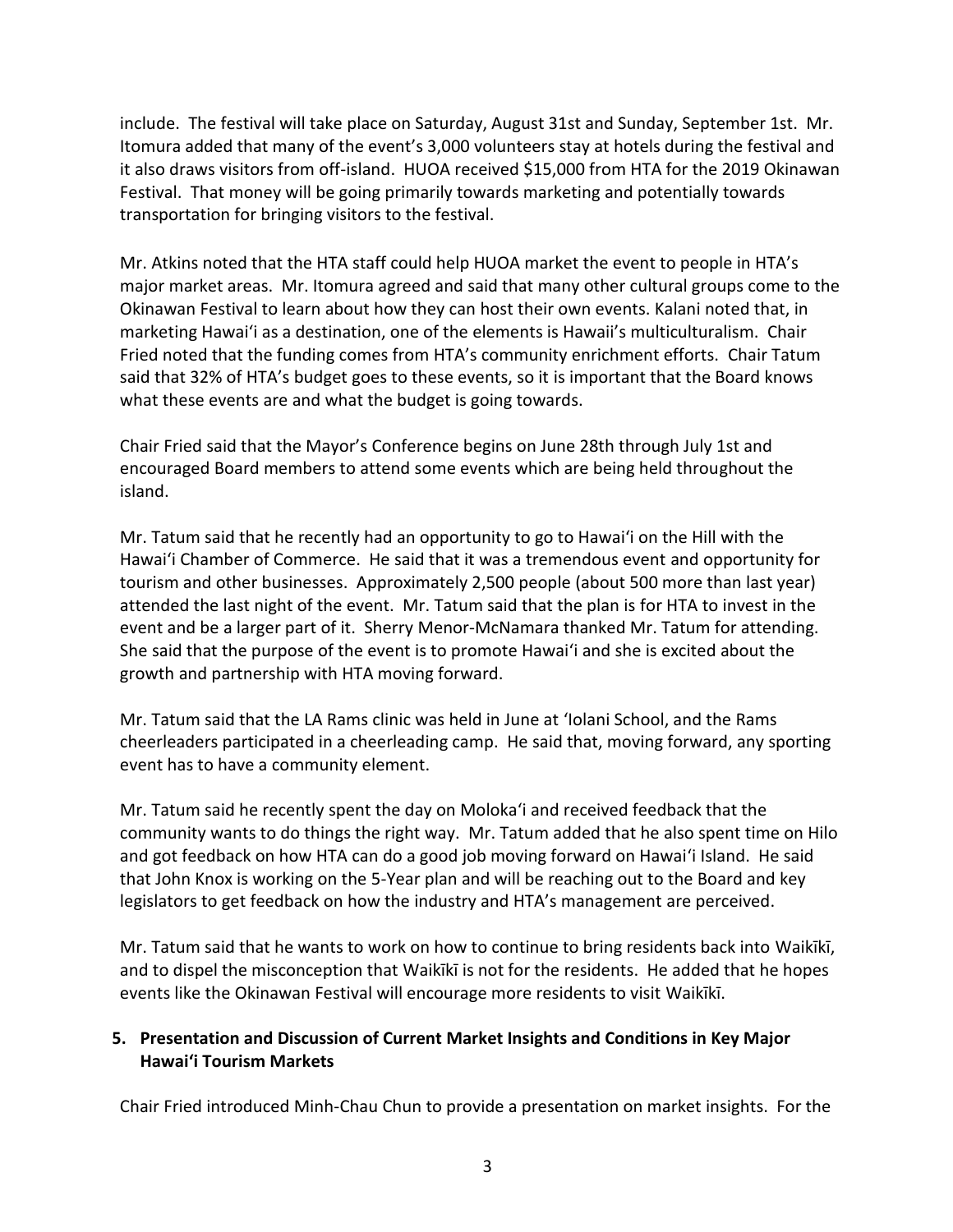first five months of 2019, visitors spent \$7.24 billion, which represents a decrease of 3.1% compared to the first five months of 2018. The State collected \$506.2 million in Transient Accommodations Tax (TAT), which, adjusted to factor in the rate hike, represents an increase of 4.3% from 2018. Total air capacity grew 1.6%. Visitor arrivals by air service and cruise ships grew by 4.6% compared to last year. Visitor spending increased from the US West and Canada, but decreased from US East and Japan. Visitor spending rose slightly on O'ahu, but dropped in Maui, Hawai'i Island, and Kaua'i.

Ms. Chun also noted that the Hawai'i hotel performance report was released last week and RevPAR was flat at \$203, ADR was at \$256, and occupancy was at 79.2%, which is a slight decline compared to last year. Looking at the county level, Maui County led ADR and RevPAR. Hotels on O'ahu showed similar results this May compared to last year, with a small increase in ADR off set by a slight decrease in occupancy. For Kaua'i, there was a decline in RevPAR by 14.2% due to a decrease in both ADR and occupancy. On Hawai'i Island, there was a small decline in RevPAR, ADR was up at 1.1% increase, and occupancy was at 71.7%, down 1.4% from last year.

Mr. Atkins asked if there was a way to track Hilo and Kona separately to compare if both sides are recovering equally. Ms. Chun said that she will provide that information to the Board. She said that she looked at the load factor comparison between May 2018 and 2019, and noted that occupancy increased in Kona from 74% to 80.4% from last year and in Hilo grew from 61.3% to 65.3%.

Rep. Onishi said that he also tracks unemployment on Hawai'i Island and that over the last two months unemployment on Hawai'i Island is 20% lower, compared to last year. Mr. Rafter suggested comparing 2017 through 2019 for all islands so that they can see the two-year trends. Ms. Kimura noted that the decrease in occupancy does not track with visitor arrivals (which in some cases have gone up). Ms. Hughes said that that may be because those visitors are not staying in hotels. Ms. Kimura added that it also appears that there are also shorter visitor stays. Chair Fried said that even though occupancy may be up on the Hilo side, RevPAR is still down. Ms. Kimura noted that she has been seeing Hawai'i images in Japan having a negative effect. For example, McDonald's did a Hawai'i campaign and those images were shown alongside a story about a comedian who was involved with a yakuza scandal. She asked if there were any ways to control that imaging. Ms. Hughes said that she would follow up.

Chair Fried said that the mayor has just signed a bill affecting O'ahu which addresses transient vacation rentals, and noted that they may be seeing the effect of that bill in the coming months.

#### **6. Presentation, Discussion and Action on HTA's Financial Reports for May 2019**

Chair Fried recognized Mr. Regan to provide the May financial reports. He said that, because of the close of the fiscal year, the May 2019 is not ready but will be provided at the next meeting with the June 2019 financials.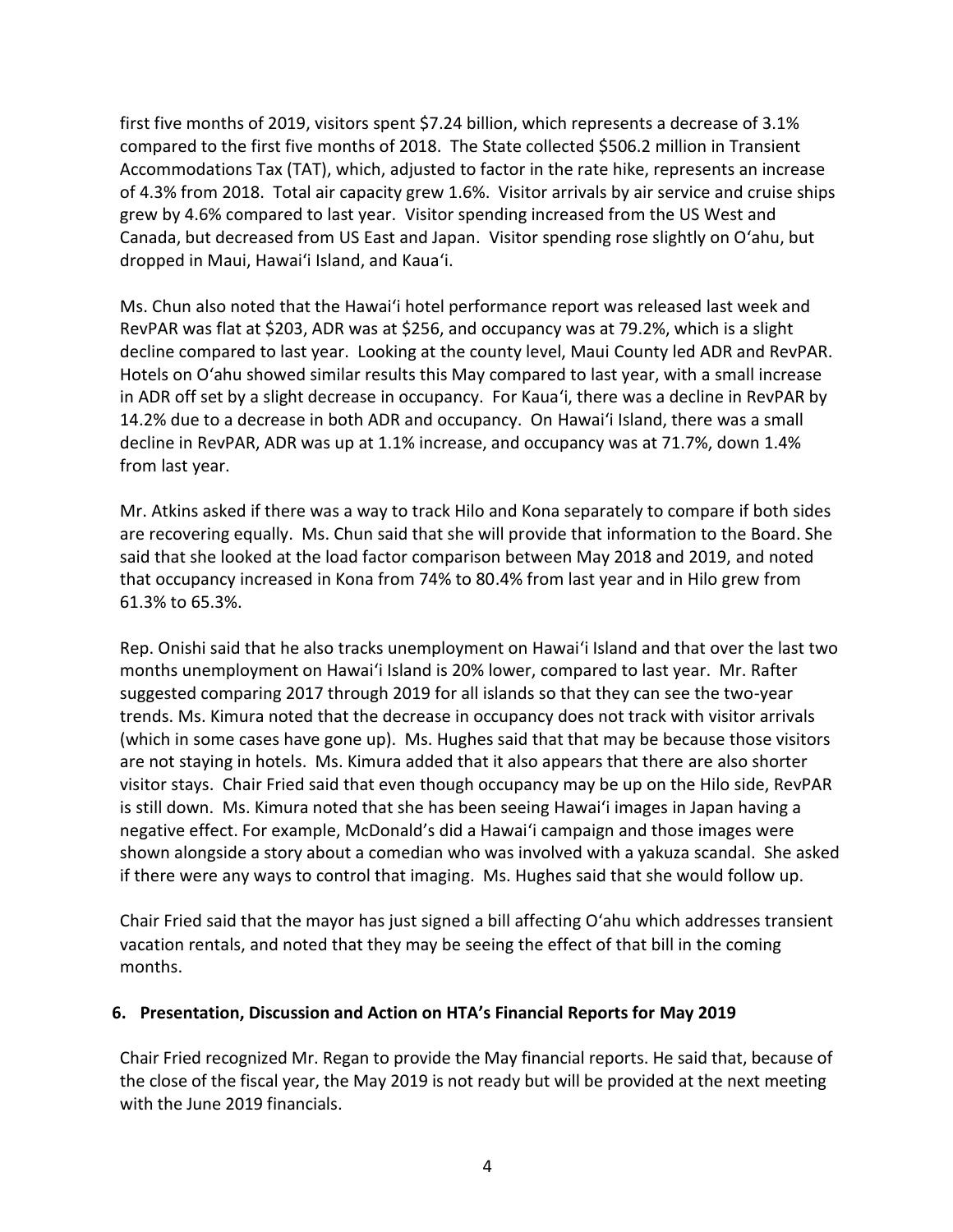#### **7. Update on the Status of the 2018 Audit Action Plan**

Mr. Regan said that there is nothing new to report from the last meeting except that they continue to review the procedures and the finance and procurement team are working on their sections, which constitute the bulk of the report. He said that some major items should be completed in July, in time to report at the next meeting.

Mr. Fried said asked, if things continue on schedule, that the last item, relating with the evaluation of HTA management and staff performance, would be on schedule for completion in September. Mr. Regan responded that he is confident that they will complete those items before the deadline.

#### **8. Update Relating to the 2019 Legislative Session and Related Bills Relevant to HTA**

Mr. Regan thanked Sen. Wakai and Rep. Onishi for their support during the legislative session and helping to pass critical legislation important to HTA. HB420 is currently sitting with Gov. Ige and did not make the intent-to-veto list. Mr. Regan has been in discussion with the Gov.'s office regarding that measure and he is hopeful the Governor will sign it. HB420 removes HCC as the designated location for the Hawaiian Center for Music, and does not designate a replacement location. The Governor has expressed his intent to veto SB1292, which is the short-term rental transient accommodations booking measure. At the City and County of Honolulu, Bills 85 and 89 were sent to Mayor Caldwell. Mayor Caldwell signed Bill 89 into law. That ordinance becomes effective on August  $1<sup>st</sup>$ . It is expected to have a tremendous impact on illegal vacation rentals on O'ahu and will help address the proliferation of illegal vacation rentals. Chair Fried said that he was at the Governor's office when he signed several traffic safety bills including the red light camera bill.

Mr. Tatum asked Mr. Regan to provide an update on what HTA is doing to prepare for Hurricane Season. In preparation for that, the State held an exercise, Makani Pahili, to prepare for the event of a hurricane. HTA reviewed and updated its Emergency Operations Plan, which guides the agency as it deals with events like hurricanes, updates, and other disasters. Makani Pahili occurred on June 6th, and HTA went through the procedure as though it was actually going through a hurricane. He said there is room for improvement, particularly the "phone tree" process, which was successful but cumbersome. On June 7th, Hawai'i Emergency Management Agency senior leadership exercises were held at HCC to educate leadership and familiarize them with the process involved when they are activated in an emergency. Mr. Tatum and Mr. Regan participated in the executive management section including a tabletop exercise and discussion. Mr. Regan added that, with the start of hurricane system, it is important to check on our supplies and make sure that we are prepared. He said that the National Weather Service is anticipating 7 – 8 named storms this season.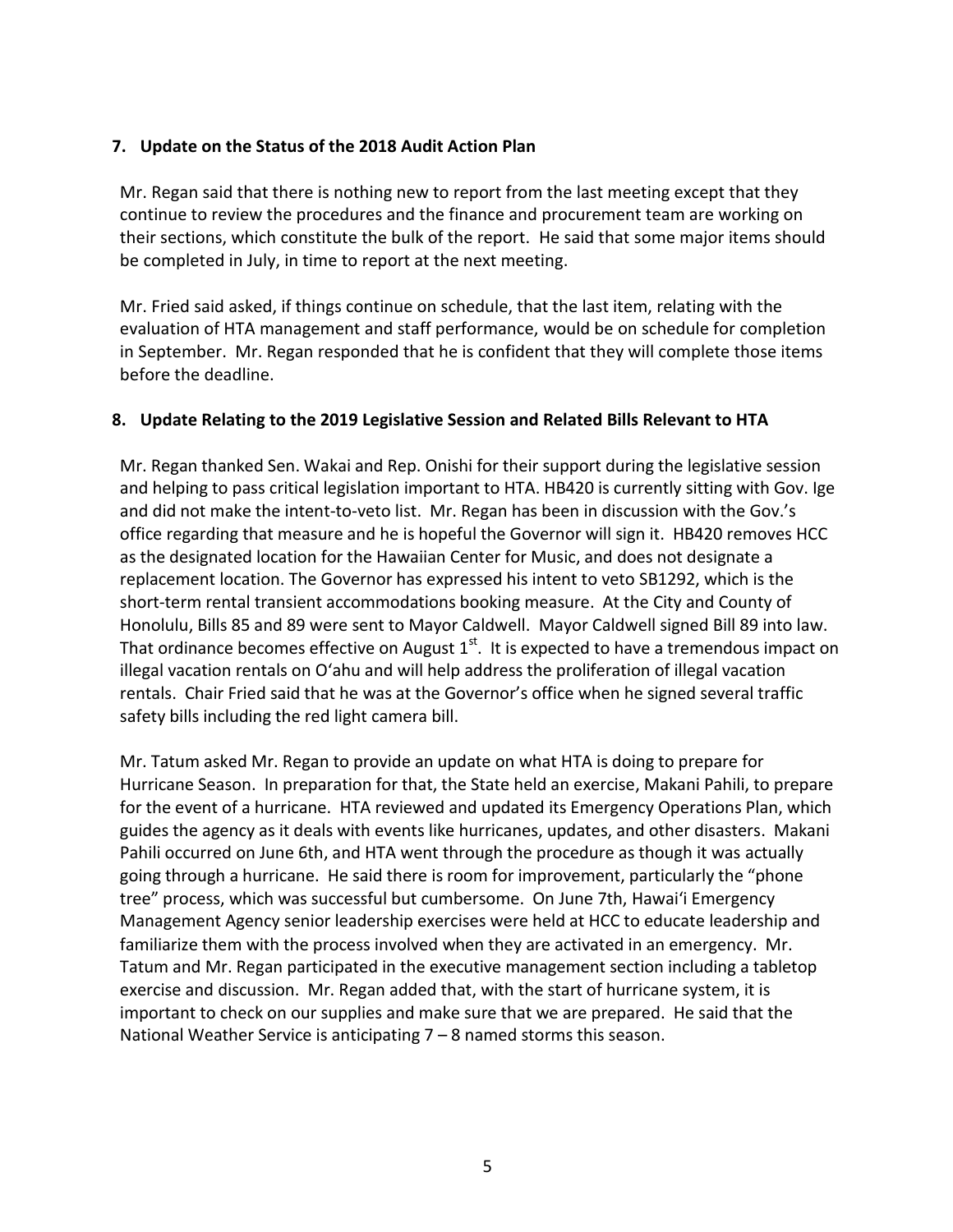#### **9. Report of the Marketing Standing Committee with the Committee's Recommendations to Support Various Marketing Proposals, for Discussion and Approval by the Board**

Chair Friend recognized Mr. Sanders to provide an update on the Marketing Standing Committee. Mr. Sanders discussed the latest updates on the Go Hawai'i website. He said that there was also an update on the emergency marketing funds for Hawai'i Island and that overall there has been a benefit including 85% load factor to Hawai'i Island this summer, which is in line with 2017.

Mr. Sanders said that he was recently in Japan for ten days and saw great promotion and advertising for the State of Hawai'i and Hawai'i Island. The committee also had an update on the new MMAs and the RFP process. Ms. Hughes and her team have worked to make branding more consistent in all of the major markets.

Mr. Sanders said the committee looked at the upcoming Meetings, Conventions, and Incentives (MCI) global RFP and he acknowledged Ms. Hughes to discuss that matter. Ms. Hughes said that they are currently in a Request for Information (RFI) process to determine what entities might qualify based on a comprehensive list of minimum qualifications to accomplish what HTA wants to accomplish within the global MCI market. She said that the center of those qualifications is the right technology, including a CRM tool to keep track of all customer data, send leads out, and track sales and production globally. Next is a central, global team which can coordinate an effort around one central MCI leader who guides strategies with all GMT's around the world. Ms. Hughes said that the role of each market is lead generation, but some will have a larger role based upon market.

Mr. Sanders also said that there was dialogue around how more MCI business actually has less of an impact on Hawai'i's natural resources because those visitors are here primarily for meetings.

#### **10. Presentation by AEG Regarding an Update of Hawai'i Convention Center Recent Operational Activities and Sales Initiatives**

Chair Fried recognized Teri Orten to provide an update on HCC. For May, HCC had a great deal of activity include American Roentgen Ray Society (ARRS) which held their first event at HCC. That event had more than 2,400 attendees and they have already indicated they would like to return. There were also five other offshore events generating approximately \$3million in state revenue and 23 local events. Food and beverage generated \$881,000 which was \$385,000 coming from offshore business. Flowthrough is at 35% and the reforecast is \$9.6 million, with a flowthrough of about 37%.

Ms. Orton recognized Lee Conching to discuss sales initiatives. Mr. Conching said that most sales initiatives have focused on May Day Lei Day events in Chicago and D.C. He said that they are seeing more European groups interested in visiting Hawai'i. ARRS is planning on returning in 2025 and there was also excitement for the Rotary International Program to visit Hawai'i